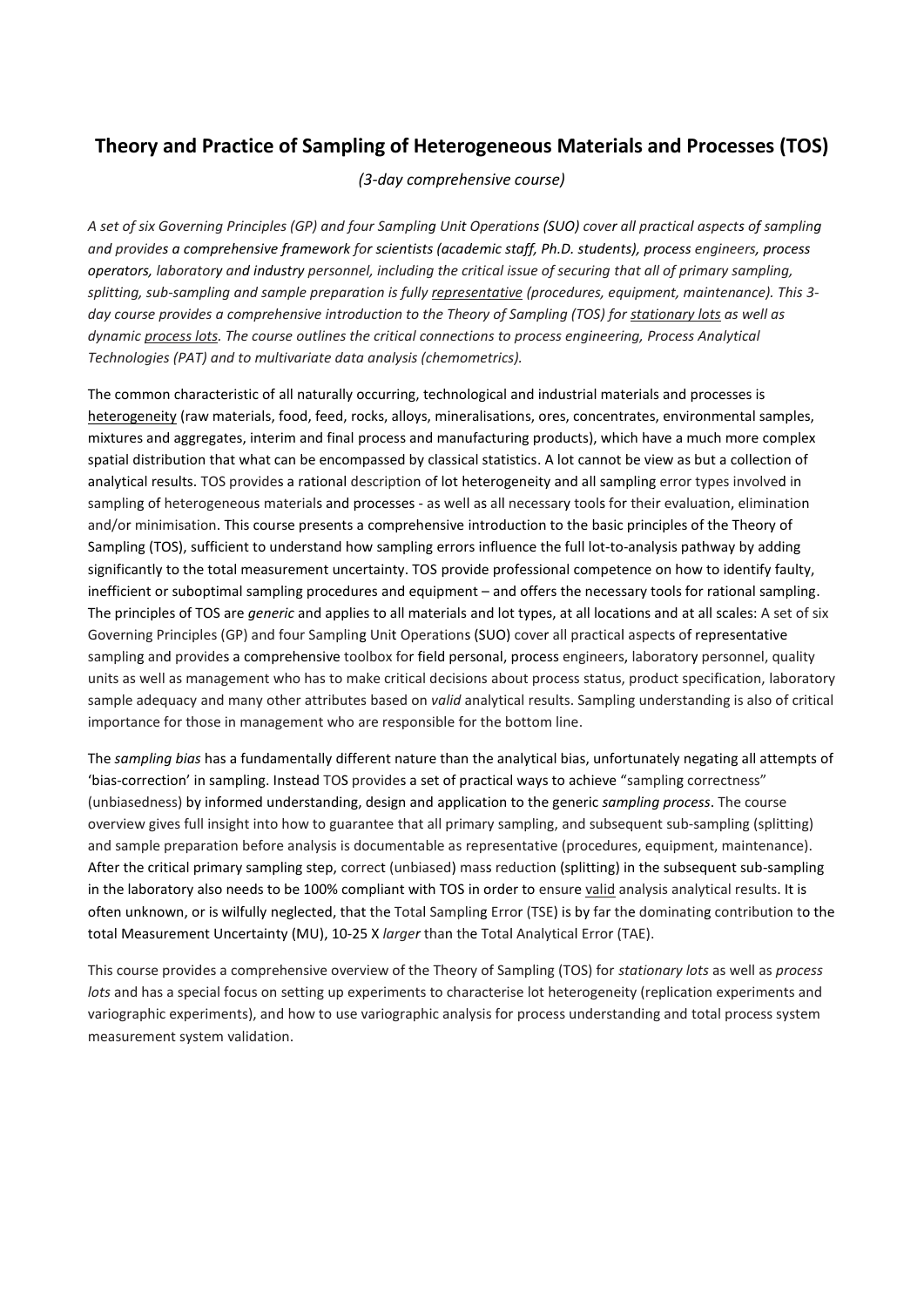

## **Literature documentation**

The course includes a comprehensive literature documentation, including the world's first standard dedicated exclusively to representative sampling, DS 3077 (2013[\) https://webshop.ds.dk/da-dk/standard/ds-30772013](https://webshop.ds.dk/da-dk/standard/ds-30772013)

Esbensen, K.H. & Julius, L. (2013) "DS 3077 Horizontal—a new standard for representative sampling. Design, history and acknowledgements", NIR news 24, 8, p. 16–19.

Esbensen, K.H. (2015) *Materials Properties: Heterogeneity and Appropriate Sampling Modes*. J. AOAC Int. vol. 98, pp. 269-274.<http://dx.doi.org/10.5740/jaoacint.14-234>

Esbensen, K.H., Wagner, C. (2014). Theory of Sampling (TOS) vs. Measurement Uncertainty (MU) – a call for integration. Trends in Analytical Chemistry (TrAC) vol 57, 93-106.

Esbensen, K.H. & Julius, L.P. (2009). Representative sampling, data quality, validation – a necessary trinity in chemometrics. *in* Brown, S, Tauler, R, Walczak,R (Eds.) COMPREHENSIVE CHEMOMETRICS, Wiley Major Reference Works, vol. 4, pp.1-20. Oxford: Elsevier

Petersen, L, C. Dahl, K.H. Esbensen (2004). Representative mass reduction in sampling – a critical survey of techniques and hardware. *Chemometrics and Intelligent Laboratory Systems*, vol. 74, Issue 1, p. 95-114